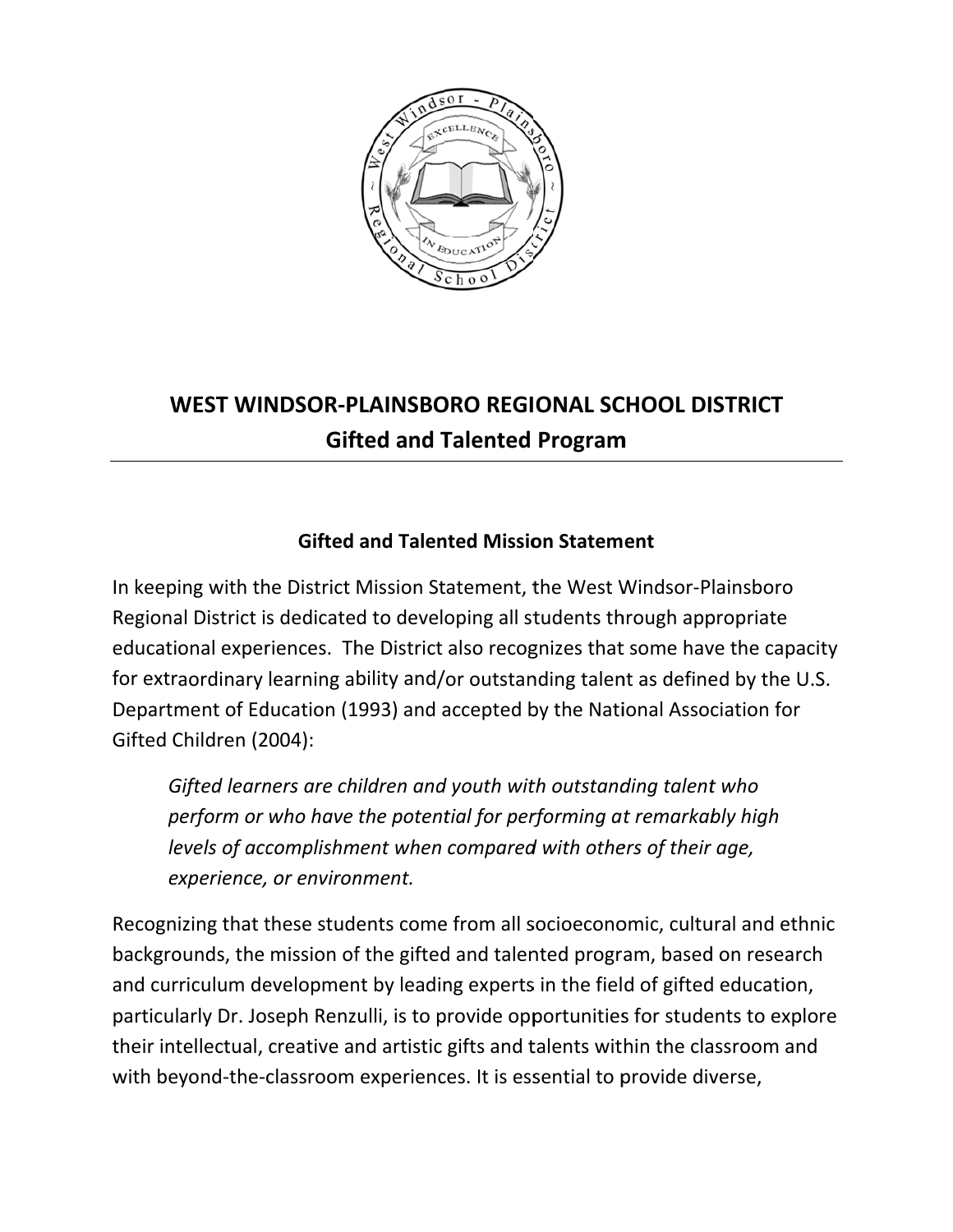appropriate, and ongoing learning experiences and environments that incorporate the academic, psychological, and social needs of students. It is our responsibility to provide students with educational alternatives that teach, challenge, and expand their knowledge, while simultaneously stressing the development of independent and self‐directed learners who continuously generate questions, analyze, synthesize, and evaluate information and ideas.

## **Gifted and Talented Program Philosophy and Rationale**

## **Definition of Gifted and Talented**

West Windsor‐Plainsboro School District, through study of theories of intelligence and giftedness, understands the U.S. Department of Education definition of giftedness in light of the three components of Joseph Renzulli's "Three Rings Theory of Gifted Behavior": high ability (*outstanding talent; remarkably high levels of accomplishment as compared to age or grade level peers*), creativity (*remarkably high levels of accomplishment*) and task commitment (*to perform or potential to perform, which is intrinsically motivated.).*

 *Gifted behavior reflects an interaction among three basic clusters of human traits — these clusters being above average general and/or specific abilities, high levels of task commitment, and high levels of creativity. Individuals capable of developing gifted behavior are those possessing or capable of developing this composite set of traits and applying them to any potentially valuable area of human performance. Persons who manifest or are capable of developing an interaction among the three clusters require a wide variety of educational opportunities and services that are not ordinarily provided through regular instructional programs.*

Renzulli (1986)